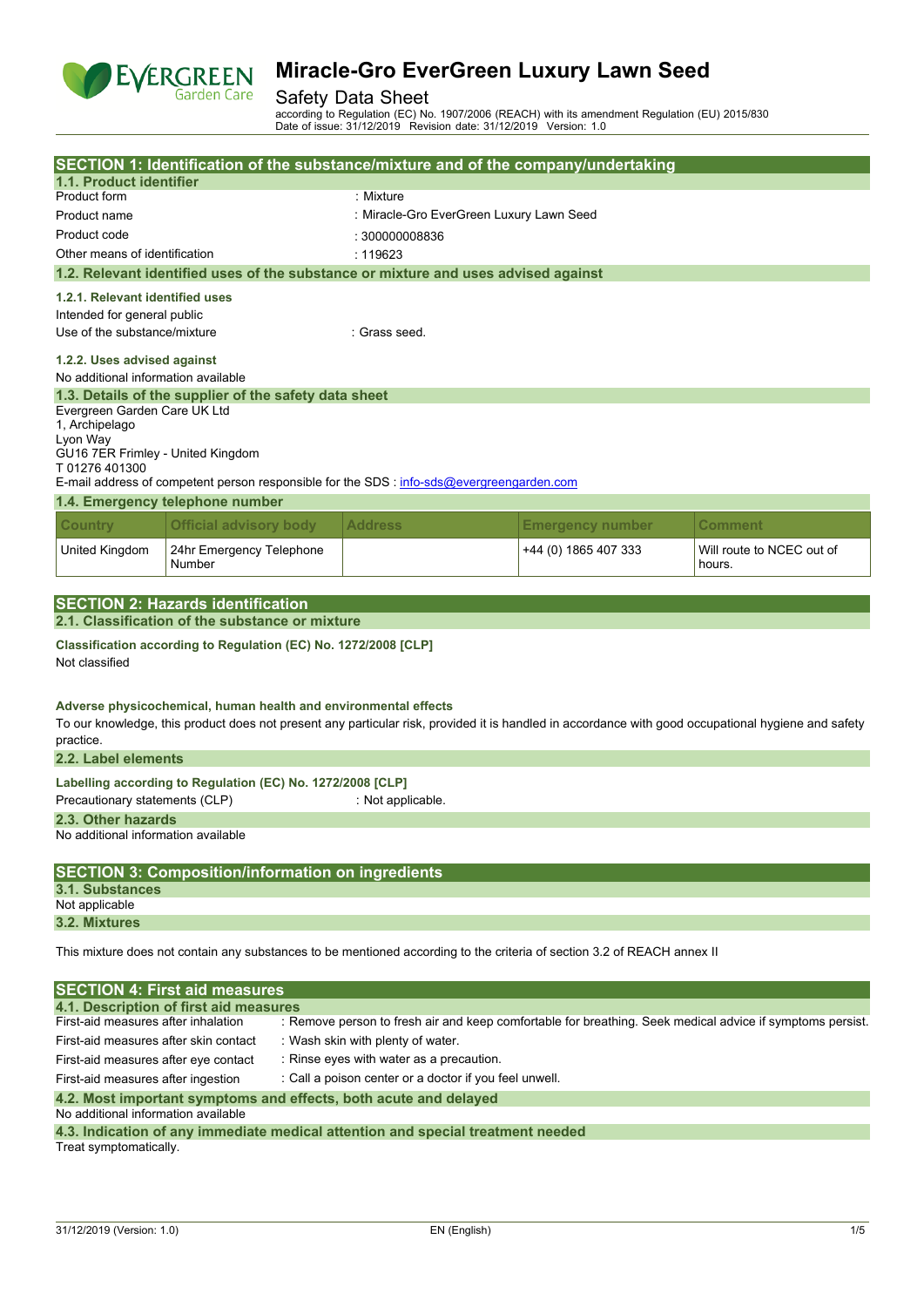## Safety Data Sheet

according to Regulation (EC) No. 1907/2006 (REACH) with its amendment Regulation (EU) 2015/830

| according to regulation (EO) NO. 1907/2000 (NEAOH) With its amendment regulation (EO) 2019/000 |                                                                                                                                                                |
|------------------------------------------------------------------------------------------------|----------------------------------------------------------------------------------------------------------------------------------------------------------------|
| <b>SECTION 5: Firefighting measures</b>                                                        |                                                                                                                                                                |
| 5.1. Extinguishing media<br>Suitable extinguishing media                                       | : Water spray. Dry powder. Foam.                                                                                                                               |
| 5.2. Special hazards arising from the substance or mixture                                     |                                                                                                                                                                |
| Hazardous decomposition products in case of fire                                               | : Toxic fumes may be released.                                                                                                                                 |
| 5.3. Advice for firefighters                                                                   |                                                                                                                                                                |
| Protection during firefighting                                                                 | : Do not attempt to take action without suitable protective equipment. Self-contained<br>breathing apparatus. Complete protective clothing.                    |
| <b>SECTION 6: Accidental release measures</b>                                                  |                                                                                                                                                                |
| 6.1. Personal precautions, protective equipment and emergency procedures                       |                                                                                                                                                                |
| 6.1.1. For non-emergency personnel                                                             |                                                                                                                                                                |
| <b>Emergency procedures</b>                                                                    | : Ventilate spillage area.                                                                                                                                     |
| 6.1.2. For emergency responders                                                                |                                                                                                                                                                |
| Protective equipment                                                                           | : Do not attempt to take action without suitable protective equipment. For further information<br>refer to section 8: "Exposure controls/personal protection". |
| <b>6.2. Environmental precautions</b>                                                          |                                                                                                                                                                |
| Avoid release to the environment.                                                              |                                                                                                                                                                |
| 6.3. Methods and material for containment and cleaning up<br>Methods for cleaning up           | : Sweep up or mechanically recover the product. Avoid dust formation.                                                                                          |
| Other information                                                                              | : Store labeled containers for disposal. Dispose of materials or solid residues at an authorized site.                                                         |
| 6.4. Reference to other sections                                                               |                                                                                                                                                                |
| For further information refer to section 13.                                                   |                                                                                                                                                                |
| <b>SECTION 7: Handling and storage</b>                                                         |                                                                                                                                                                |
| 7.1. Precautions for safe handling<br>Precautions for safe handling                            | : Ensure good ventilation of the work station. Wear personal protective equipment.                                                                             |
| Hygiene measures                                                                               | : Do not eat, drink or smoke when using this product. Always wash hands after handling the<br>product.                                                         |
| 7.2. Conditions for safe storage, including any incompatibilities                              |                                                                                                                                                                |
| Storage conditions                                                                             | : Store in a dry, well-ventilated place. Keep cool.                                                                                                            |
| 7.3. Specific end use(s)                                                                       |                                                                                                                                                                |
| No additional information available                                                            |                                                                                                                                                                |
| <b>SECTION 8: Exposure controls/personal protection</b>                                        |                                                                                                                                                                |
| 8.1. Control parameters                                                                        |                                                                                                                                                                |
| No additional information available                                                            |                                                                                                                                                                |
| 8.2. Exposure controls<br>Appropriate engineering controls:                                    |                                                                                                                                                                |
| Ensure good ventilation of the work station.                                                   |                                                                                                                                                                |
|                                                                                                |                                                                                                                                                                |
| Hand protection:                                                                               |                                                                                                                                                                |
| Protective gloves                                                                              |                                                                                                                                                                |
| Eye protection:                                                                                |                                                                                                                                                                |
| Safety glasses                                                                                 |                                                                                                                                                                |
| Skin and body protection:                                                                      |                                                                                                                                                                |
| Wear suitable protective clothing                                                              |                                                                                                                                                                |
| <b>Respiratory protection:</b>                                                                 |                                                                                                                                                                |
| In case of insufficient ventilation, wear suitable respiratory equipment                       |                                                                                                                                                                |
| Environmental exposure controls:                                                               |                                                                                                                                                                |
| Avoid release to the environment.                                                              |                                                                                                                                                                |

| <b>SECTION 9: Physical and chemical properties</b>         |                   |  |  |  |  |  |
|------------------------------------------------------------|-------------------|--|--|--|--|--|
| 9.1. Information on basic physical and chemical properties |                   |  |  |  |  |  |
| Physical state                                             | : Granular solid. |  |  |  |  |  |
| Colour                                                     | : Beige           |  |  |  |  |  |
| Odour                                                      | : Faint odour     |  |  |  |  |  |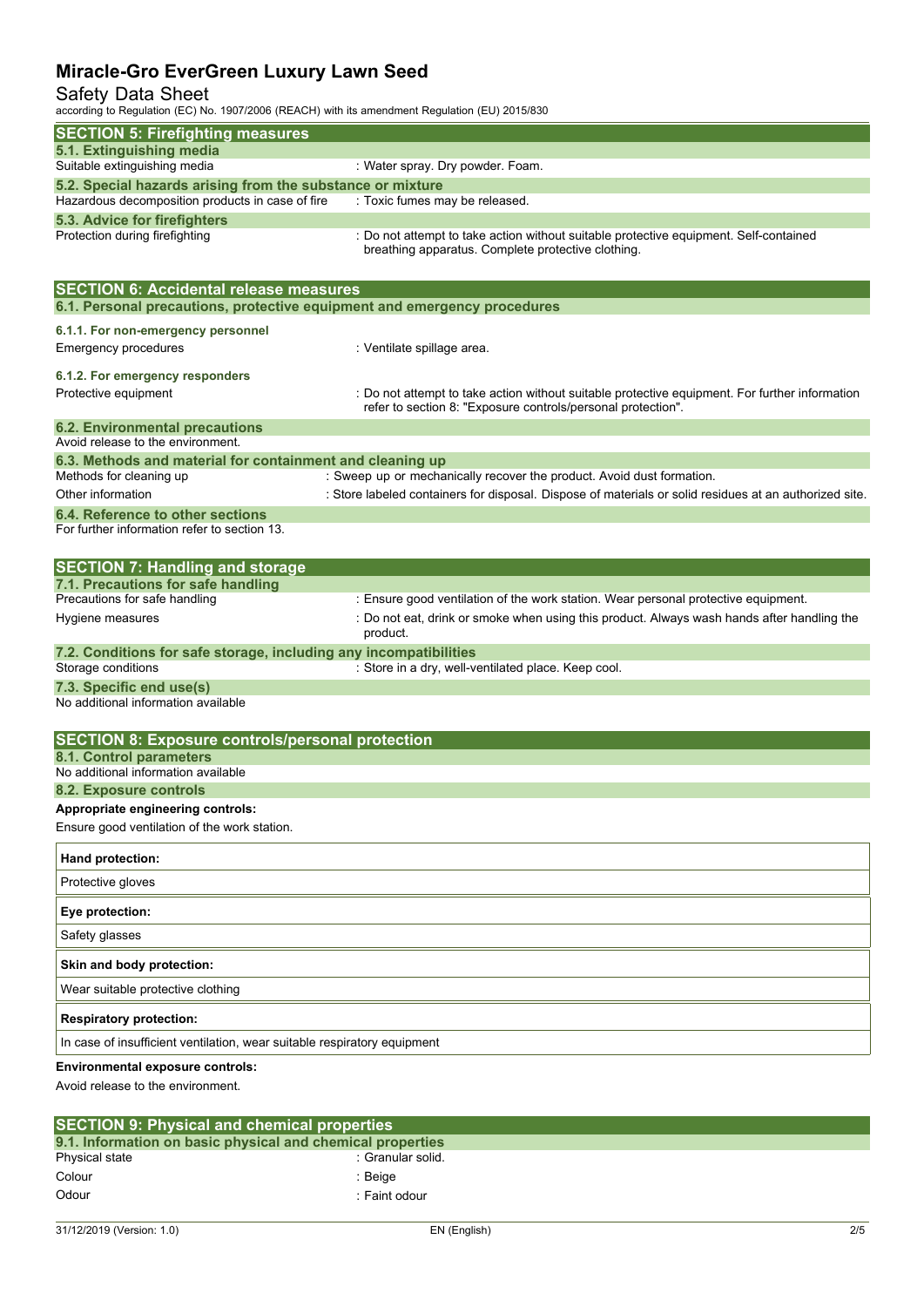# Safety Data Sheet

according to Regulation (EC) No. 1907/2006 (REACH) with its amendment Regulation (EU) 2015/830

| Odour threshold                            | : Not applicable    |
|--------------------------------------------|---------------------|
| рH                                         | : Not available     |
| Relative evaporation rate (butylacetate=1) | : Not applicable    |
| Melting point                              | : Not applicable    |
| Freezing point                             | : Not applicable    |
| Boiling point                              | : Not applicable    |
| Flash point                                | : No data available |
| Auto-ignition temperature                  | : No data available |
| Decomposition temperature                  | : No data available |
| Flammability (solid, gas)                  | . No data available |
| Vapour pressure                            | : Not applicable    |
| Relative vapour density at 20 °C           | : Not applicable    |
| Relative density                           | : 254g/l            |
| Solubility                                 | : Not applicable    |
| Log Pow                                    | : No data available |
| Viscosity, kinematic                       | : Not applicable    |
| Viscosity, dynamic                         | : Not applicable    |
| Explosive properties                       | : No data available |
| Oxidising properties                       | : No data available |
| <b>Explosion limits</b>                    | : Not applicable    |
| 9.2. Other information                     |                     |

No additional information available

|  | <b>SECTION 10: Stability and reactivity</b> |  |  |
|--|---------------------------------------------|--|--|
|  |                                             |  |  |

|  |  | 10.1. Reactivity |  |  |  |  |  |
|--|--|------------------|--|--|--|--|--|
|  |  |                  |  |  |  |  |  |

| <b>TU.T. Reactivity</b>                                                            |
|------------------------------------------------------------------------------------|
| The product is non-reactive under normal conditions of use, storage and transport. |
| 10.2. Chemical stability                                                           |
| Stable under normal conditions.                                                    |
| 10.3. Possibility of hazardous reactions                                           |
| No dangerous reactions known under normal conditions of use.                       |
| 10.4. Conditions to avoid                                                          |
| None under recommended storage and handling conditions (see section 7).            |
| 10.5. Incompatible materials                                                       |
| No additional information available                                                |
| 10.6. Hazardous decomposition products                                             |

Under normal conditions of storage and use, hazardous decomposition products should not be produced.

| 11.1. Information on toxicological effects<br>: Not classified<br>Acute toxicity (oral)<br>Acute toxicity (dermal)<br>: Not classified<br>: Not classified<br>Acute toxicity (inhalation)<br>Skin corrosion/irritation<br>: Not classified<br>: Not classified<br>Serious eye damage/irritation<br>Respiratory or skin sensitisation<br>: Not classified<br>Germ cell mutagenicity<br>: Not classified<br>Carcinogenicity<br>: Not classified<br>: Not classified<br>Reproductive toxicity<br>: Not classified<br>STOT-single exposure<br>STOT-repeated exposure<br>: Not classified<br>Aspiration hazard<br>: Not classified | <b>SECTION 11: Toxicological information</b> |  |
|-------------------------------------------------------------------------------------------------------------------------------------------------------------------------------------------------------------------------------------------------------------------------------------------------------------------------------------------------------------------------------------------------------------------------------------------------------------------------------------------------------------------------------------------------------------------------------------------------------------------------------|----------------------------------------------|--|
|                                                                                                                                                                                                                                                                                                                                                                                                                                                                                                                                                                                                                               |                                              |  |
|                                                                                                                                                                                                                                                                                                                                                                                                                                                                                                                                                                                                                               |                                              |  |
|                                                                                                                                                                                                                                                                                                                                                                                                                                                                                                                                                                                                                               |                                              |  |
|                                                                                                                                                                                                                                                                                                                                                                                                                                                                                                                                                                                                                               |                                              |  |
|                                                                                                                                                                                                                                                                                                                                                                                                                                                                                                                                                                                                                               |                                              |  |
|                                                                                                                                                                                                                                                                                                                                                                                                                                                                                                                                                                                                                               |                                              |  |
|                                                                                                                                                                                                                                                                                                                                                                                                                                                                                                                                                                                                                               |                                              |  |
|                                                                                                                                                                                                                                                                                                                                                                                                                                                                                                                                                                                                                               |                                              |  |
|                                                                                                                                                                                                                                                                                                                                                                                                                                                                                                                                                                                                                               |                                              |  |
|                                                                                                                                                                                                                                                                                                                                                                                                                                                                                                                                                                                                                               |                                              |  |
|                                                                                                                                                                                                                                                                                                                                                                                                                                                                                                                                                                                                                               |                                              |  |
|                                                                                                                                                                                                                                                                                                                                                                                                                                                                                                                                                                                                                               |                                              |  |
|                                                                                                                                                                                                                                                                                                                                                                                                                                                                                                                                                                                                                               |                                              |  |
|                                                                                                                                                                                                                                                                                                                                                                                                                                                                                                                                                                                                                               |                                              |  |
| <b>SECTION 12: Ecological information</b>                                                                                                                                                                                                                                                                                                                                                                                                                                                                                                                                                                                     |                                              |  |

| <b>12.1. Toxicity</b>    |                                                                                                                            |
|--------------------------|----------------------------------------------------------------------------------------------------------------------------|
| Ecology - general        | : The product is not considered harmful to aquatic organisms nor to cause long-term<br>adverse effects in the environment. |
| Acute aguatic toxicity   | : Not classified                                                                                                           |
| Chronic aquatic toxicity | : Not classified                                                                                                           |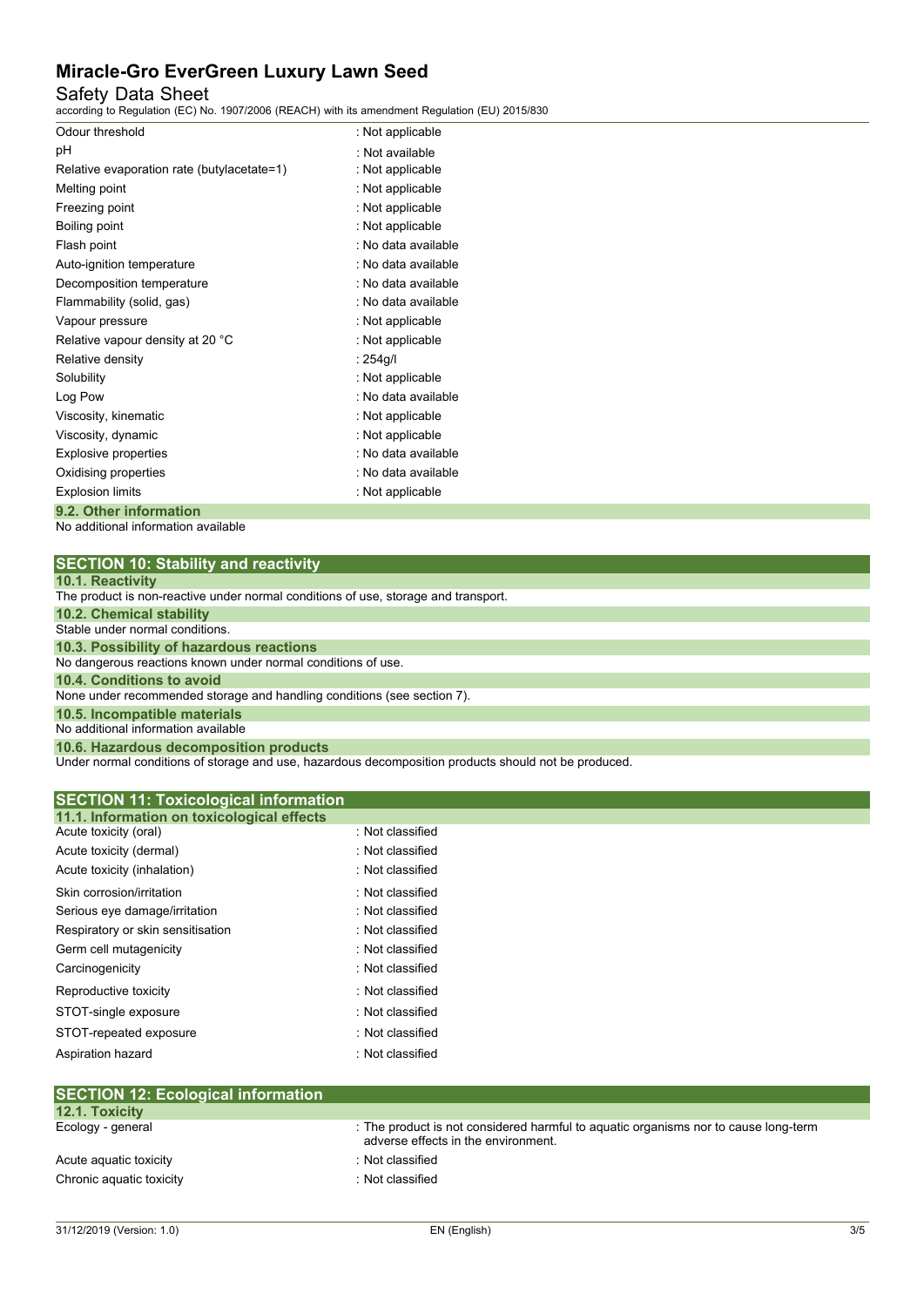### Safety Data Sheet

according to Regulation (EC) No. 1907/2006 (REACH) with its amendment Regulation (EU) 2015/830

| 12.2. Persistence and degradability<br>No additional information available      |
|---------------------------------------------------------------------------------|
| 12.3. Bioaccumulative potential<br>No additional information available          |
| 12.4. Mobility in soil<br>No additional information available                   |
| 12.5. Results of PBT and vPvB assessment<br>No additional information available |
| 12.6. Other adverse effects<br>No additional information available              |

#### **SECTION 13: Disposal considerations**

**13.1. Waste treatment methods**

: Do not contaminate water with the product or its container.

Dispose of contents/container in accordance with licensed collector's sorting instructions. Packaging may be recycled, if local facilities permit.

| <b>SECTION 14: Transport information</b>         |                |                |                |  |  |  |  |  |  |
|--------------------------------------------------|----------------|----------------|----------------|--|--|--|--|--|--|
| In accordance with ADR / RID / IMDG / IATA / ADN |                |                |                |  |  |  |  |  |  |
| <b>IMDG</b>                                      | <b>IATA</b>    | <b>ADN</b>     | <b>RID</b>     |  |  |  |  |  |  |
|                                                  |                |                |                |  |  |  |  |  |  |
| Not applicable                                   | Not applicable | Not applicable | Not applicable |  |  |  |  |  |  |
| 14.2. UN proper shipping name                    |                |                |                |  |  |  |  |  |  |
| Not applicable                                   | Not applicable | Not applicable | Not applicable |  |  |  |  |  |  |
| 14.3. Transport hazard class(es)                 |                |                |                |  |  |  |  |  |  |
| Not applicable                                   | Not applicable | Not applicable | Not applicable |  |  |  |  |  |  |
|                                                  |                |                |                |  |  |  |  |  |  |
| Not applicable                                   | Not applicable | Not applicable | Not applicable |  |  |  |  |  |  |
| <b>14.5. Environmental hazards</b>               |                |                |                |  |  |  |  |  |  |
| Not applicable                                   | Not applicable | Not applicable | Not applicable |  |  |  |  |  |  |
|                                                  | .              |                |                |  |  |  |  |  |  |

No supplementary information available

#### **14.6. Special precautions for user**

**Overland transport:** Not applicable **Transport by sea:** Not applicable **Air transport:** Not applicable **Inland waterway transport:** Not applicable **Rail.transport:** Not applicable

#### **14.7. Transport in bulk according to Annex II of Marpol and the IBC Code** Not applicable

## **SECTION 15: Regulatory information**

**15.1. Safety, health and environmental regulations/legislation specific for the substance or mixture**

#### **15.1.1. EU-Regulations**

Contains no REACH substances with Annex XVII restrictions

Contains no substance on the REACH candidate list

Contains no REACH Annex XIV substances

Contains no substance subject to REGULATION (EU) No 649/2012 OF THE EUROPEAN PARLIAMENT AND OF THE COUNCIL of 4 July 2012 concerning the export and import of hazardous chemicals.

Substance(s) are not subject to Regulation (EC) No 850/2004 of the European Parliament and of the Council of 29 April 2004 on persistent organic pollutants and amending Directive 79/117/EEC.